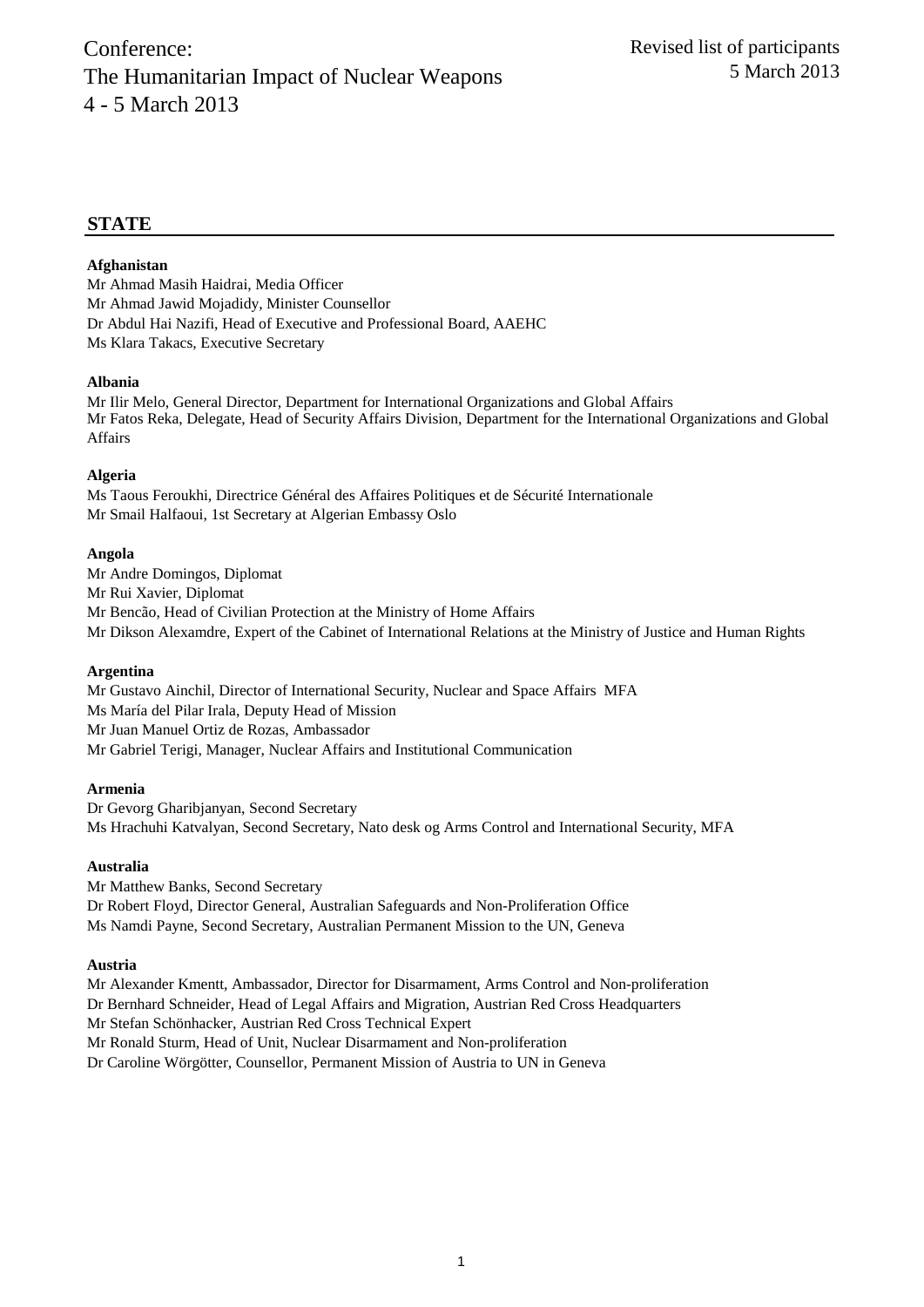## **Bahrain**

Mr Walid A. Aldhawadi, First Lieutenant Mr Ahmed A. Hussein, Monsieur

## **Bangladesh**

Mr Mohammed Nore-Alam, Counsellor, Permanent Mission of Bangladesh in Geneva

#### **Belarus**

Mr Ivan Grinevich, Counsellor to the UN office at Geneva

#### **Belgium**

Mr Michel Godfrind, Ambassador Mr Jean De Lannoy, Deputy head of mission

#### **Bhutan**

Mr Namgyal Dorji, Desk Officer, Ministry of Foreign Affairs Mr Pema L. Dorji, Chief of Division, Multilateral Department, Ministry of Foreign Affairs

#### **Bosnia and Herzegovina**

Mr Momir Brajic, Head of the Department for NATO/PfP Mr Zeljko Jerkic, Head of the Division for Peace and Security Mr Emir Poljo, Ambassador

#### **Brazil**

Mr Antonio José Vallim Guerreiro, Ambassador, Head of delegation Mr Paulo José Chiarelli Vicente de Azevedo, First Secretary Mr Flávio Helmold Macieira, Ambassador

## **Brunei Darussalam**

Ms Iffah Rawi, Second Secretary, Brunei Embassy, Brussels

#### **Burkina Faso**

Mr Hamadé Bambara, Conseiller des Affaires Etrangères Mr Célestin Simpore, Company Commander

## **Burundi**

Ms Nadine Mupimpundu, Chargee d'Affaires

#### **Cameroon**

Mr Janvier Alima Atangana, Executive Officer Mr Aurélien Etek I Nkongo, First Secretary

## **Canada**

Ms Kelly Anderson, Counsellor, Deputy Permanent Representative Mr Matthieu Kimmell, Senior Policy Advisor - Nuclear Arms Control and Disarmament Ms Jeannette Meanzies, Counsellor, Embassy of Canada to Norway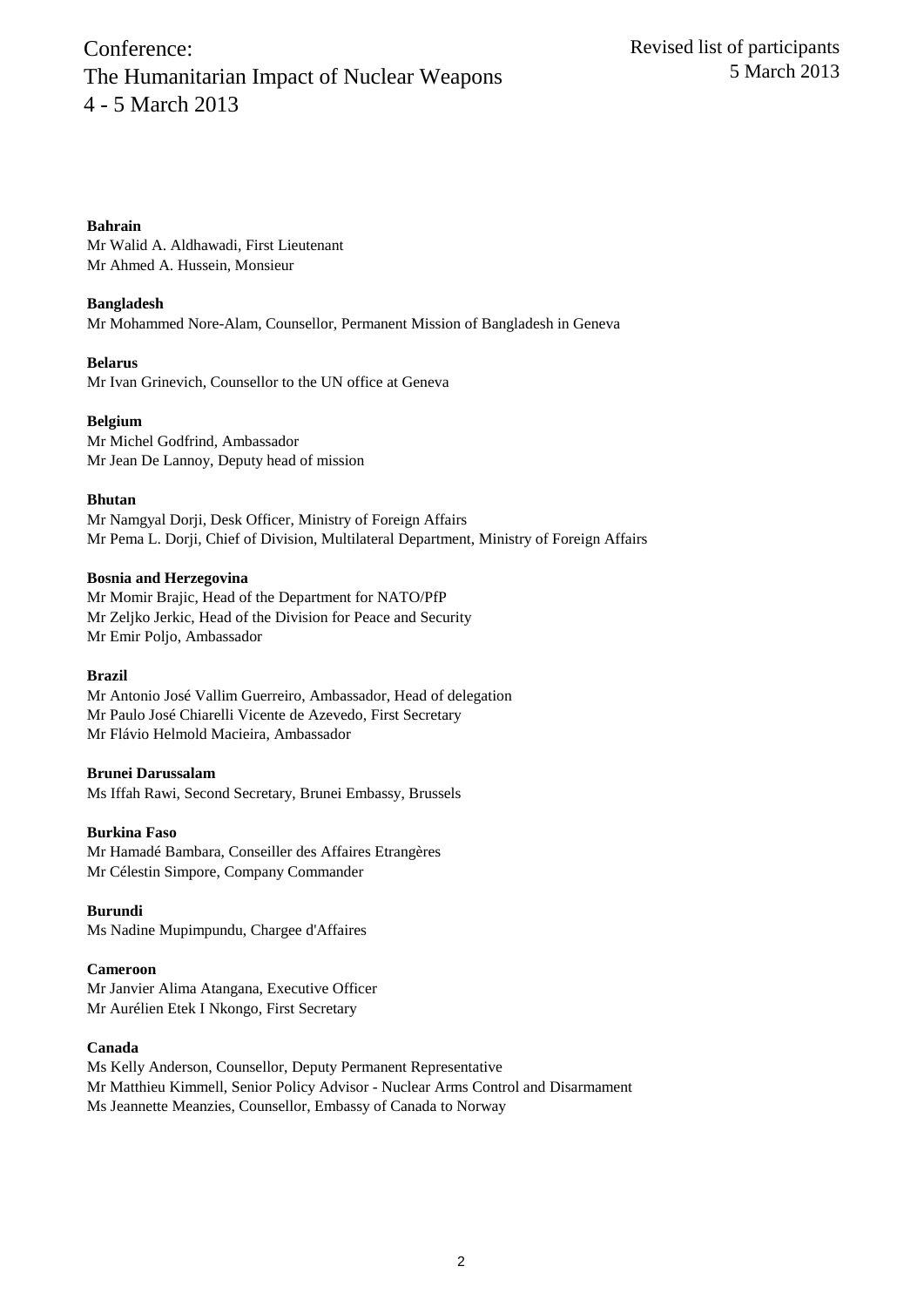**Central African Republic** Mr Mario de Gonzales Bengabo-Gomo, Attache

## **Chile**

Mr Juan Anibal Barria Garcia, Ambassador of Chile in Norway Mr Fernando Guzman, Third Secretary Mr Hellmut Lagos, Deputy Head of International Security Division, MFA Mr Manuel Rioseco, First Secretary of the Embassy of Chile in Norway

## **Colombia**

Ms Maria Ximena Espitia Meza, Second Secretary, Disarmament and International Security Office Mr Santiago Salcedo Buitriago, Charge d'Affaires Ms Maria Andrea Torres Moreno, Coordinator for Disarmament and International Security Office

## **Cook Islands**

Mr Patrick Akaiti Arioka, Planning and Advisory

## **Costa Rica**

Mr Manuel Barrantes Rodriguez, Ambassador, Head of Delegation Mr Christian Guillermet Fernández, Ambassador Ms Eugenia Gutiérrez Ruiz, Coordinator of Human Rights and Human Security, Ministry of Foreign Affairs of Costa Rica Mr Norman Lizano Ortiz, Minister Consellor Mr José Roberto Rodríguez Quesada, Congressman

Ms Mabel Segura Fernández, President of the Costa Rican International Humanitarian Law Commission

## **Côte D`Ivoire**

Mr Jacob Kouassi Akoussi, Conseiller Technique Energie / IAEA-NLO Mr Karim Silue, Diplomate

## **Croatia**

Mr Mario Horvatic, Ambassador to Norway, Head of Delegation Mr Zvonimir Sviben, Minister Counsellor, Embassy of Croatia to Norway

## **Cuba**

Mr Rodolfo Benítez Verson, Deputy Director, Division of Multilateral Affairs, Ministry of Foreign Affairs Ms Maria E. Fiffe Cabrejas, Ambassador to Norway Ms María Caridad Balaguer, Officer of the Multlateral Division, Ministry of Foreign Affairs

## **Czech Republic**

Mr Milan Dufek, H. E. Ambassador, Head of Delegation Ms Zuzana Hlavičková, Director of the Department for Development Cooperation and Humanitarian Assistance Mr Tomás Matusek, Ministry of Interior Ms Ivana Tycová, Desk Officer, Ministry of Defence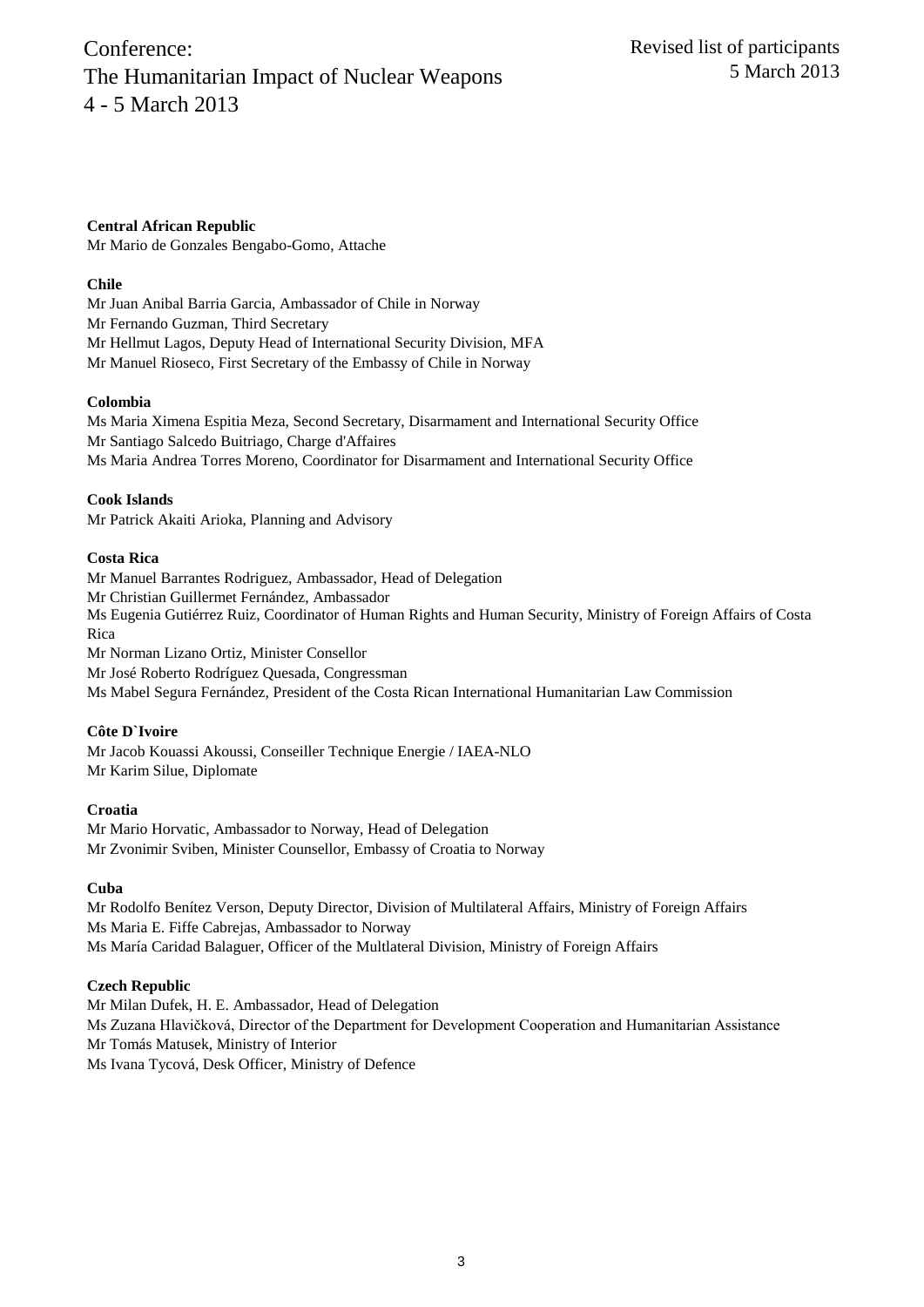## **Democratic Republic of the Congo**

Mr Fortunat Lumu Badimayi, Chef de section Armes Conventionnelles du Comité National de Désarmement et de la Sécurité Internationale Mr Guy-Thierry Ngebas Impiob, Coordonnateur National du Comité National de Désarmement et de la Sécurité Internationale

## **Denmark**

Mr Michael Brøndel, Head of Nuclear Division, Danish Emergency Management Agency Mr Steen Hoe, Chief Advisor Nuclear Division, DEMA Mr Jens Christian Kyster, Major International Division - International Beredskab DEMA Ms Karen Melchior, Head of Delegation/ Head of Section

## **Ecuador**

Mr Luis Gallegos Chiriboga, Ambassador to the United Nations in Geneva, Head of Delegation Mr Leon Pablo Avilés, Minister to the United Nations in Geneva, Head of Delegation

## **Egypt**

Dr Abeer Bassiouny, Counsellor Mr Ashraf Elmoafi, Ambassador

## **El Salvador**

Mr Kennedy Reyes Lazo, Técnico en Asuntos Multilaterales Mr Félix Ulloa, Minister Counsellor

## **Eritrea**

Mr Yonass Manna, Charge d'Affaires, Head of Mission

## **Estonia**

Ms Maija Tasa, Deputy Head of Mission

## **Ethiopia**

Mr Elias Melaku Feleke, Director, International Peace and Security Affairs Ms Lulit Zewdie Gebremariam, Minister Counsellor

## **Fiji**

Mr Sila Balawa, Military Liaison Officer, Ministry of Defence, Head of Delegation Mr Navneel Sharma, Officer, Fiji Military Forces Mr Navneel Sharma, Principal legal officer, Republic of Fiji Military Forces

## **Finland**

Ms Tarja Cronberg, MEP, Member of the Finnish Delegation Ms Pia Nordberg, Ministry for Foreign Affairs

## **Gambia**

Mr Alhagy B.O.S. Bah, Principal Assistant Secretary of the Ministry of Defence Mr Essa Tamba, Lieutenant Colonel, State Guards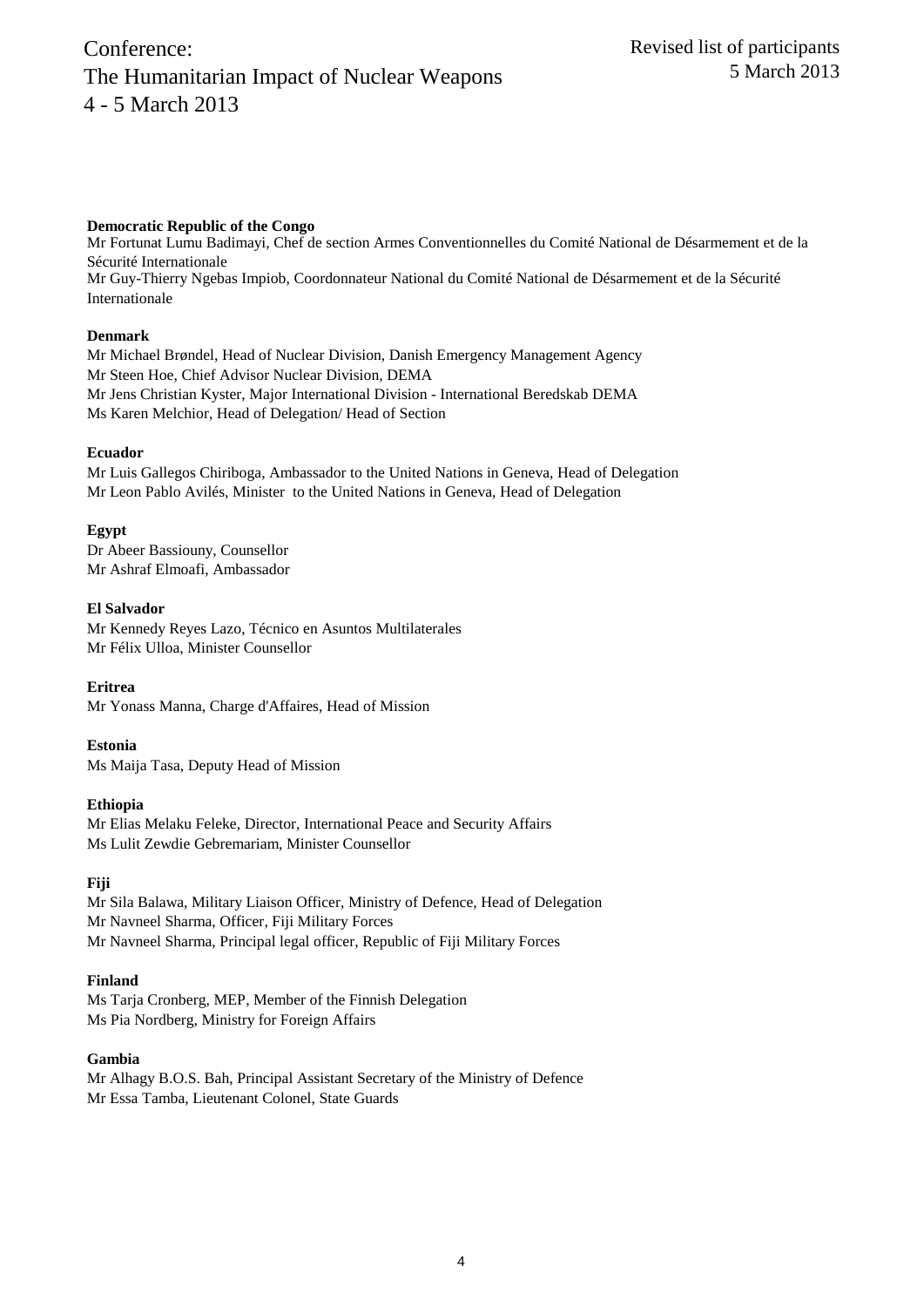## **Georgia**

Mr Jumber Mamasakhlisi, Head of the Department of Nuclear and Radiation Safety, Ministry of Energy and Natural **Resources** 

Mr Vasil Rubashvili, Counselor of the Department for Security Policy and Euro-Atlantic Integration

## **Germany**

Ms Susanne Baumann, Head of Delegation, Head of Division, Ministry of Foreign Affairs Dr Axel Hans Carlo Berg, Ambassador Dr Willi Marzi, Senior Scientific Advisor, Civil Protection

## **Ghana**

Dr Geoffrey Emi-Reynolds, Director Radiation Protection Institute Mr Jonathan Magnusen, Minister Plenipotentiary, Ghana Permanent Mission Dr Benjamin Nyarko, Director General, Ghana Atomic Energy Commission

**Greece** Mr Antonios Vlavianos, Ambassador of Greece in Norway

## **Guatemala**

Ms Marta Eulalia Estrada de Leiva, Ambassador Extraordinary and Plenipotentiary Mr Carlos Emmanuel Herrera Jacquelin, First Secretary, Embassy of Guatemala Mr Edgar Andés Molina Linares Ms Sonia Abigail García Calel, Security and disarmament affairs, MFA

## **Guinea Bissau**

Ms Basiliana Hopffer Soares Tavares, Ambassador, Director of the UN Direction in Ministry of Foreign Affairs Mr Marcelino Gomes, Superior Technical and expert who manages dossier of Nuclear Weapons Mr Sanches Vaz José Carlos, Director Geral dos Combatentes da Liberdade da Pátria

**Holy See** Mr Antoine Abi Ghanem, Attaché

## **Honduras**

Ms Lili Argeñal, Ministry of Natural Resources and Environment Mr Wilmer Henriquez, Ministry of Natural Resources and Environment Mr Giampaolo Rizzo Alvarado, Deputy Permanent Representative to United Nations in Geneva

## **Hungary**

Ms Judit Körömi, Special Representative

## **Iceland**

Dr Gunnar Palsson, Ambassador of Iceland to Norway Mr Tomas Orri Ragnarsson, Councellor, Embassy of Iceland, Oslo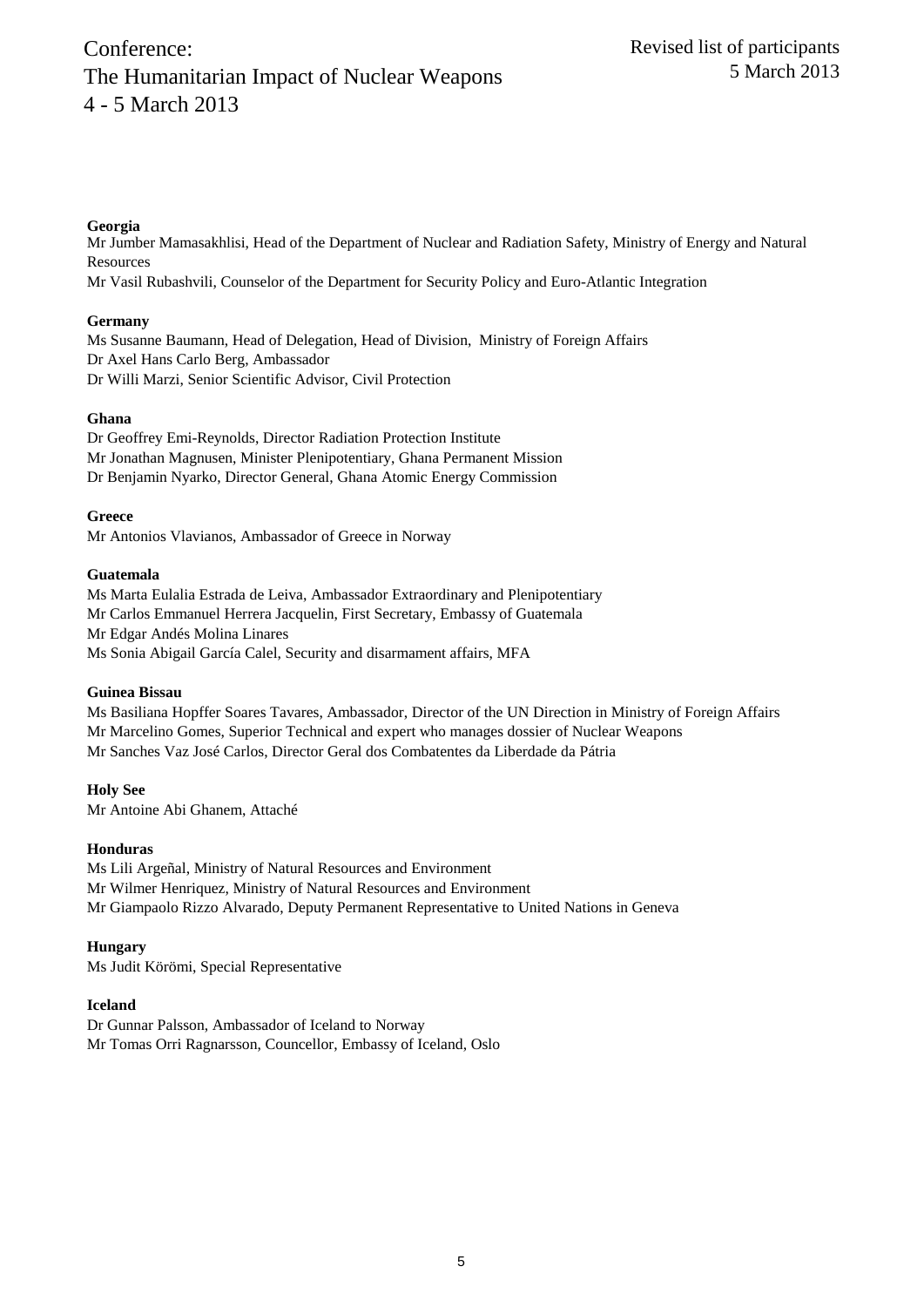## **India**

Mr Rajendra Kumar Tyagi, Ambassador Mr Dinesh Kumare Nanda, First Secretary, Embassy of India

### **Indonesia**

Ms Rukmini Setiati, Member of delegation Mr Tason Stanislaus, Member of delegation

#### **Iran**

Mr Seyed Hossein Rezvani, Ambassador Dr Mohammad Hassan Daryaei, Counsoller on disarmament Mr Alireza Naraghipour, First secretary of theIslamic Republic of Iran embassy in Oslo

## **Iraq**

Mr Khaldon A. Al-Jama, Counselor, Iraqi MFA Mr Mohammed Omer Al-Shaikhly, First Secretary at the Embassy of the Republic of Iraq Ms Sundus Omar Ali, Ambassador Ms Frida Skjæraasen, Cultural Advisor and Personal Assistant to the Ambassador of Iraq

#### **Ireland**

Mr Robert Jackson, Deputy Permanent Mr Gerard Keown, Director for Disarmament & Non-Proliferation, MFA

#### **Italy**

Mr Antonio Bandini, Ambassador - Embassy of Italy, Oslo Mr Tommaso Andria, Embassy of Italy, Oslo Dr Alfredo D'Ari, direttore uff. III direzione comunicazione ministero salute Mr Marco Filoni, Carabinieri Environmental Protection Unit representative Dr Alessia Gualtieri, Expert in Humanitarian Law Dr Lucio Lemme, Ministry of Health Medical Officer Dr Maria Linetti, direttore generale comunicazione Ministero della Salute Dr Giuseppe Noschese, Expert

## **Jamaica**

Ms Camille Beckford, Regional Disaster Coordinator Ms Andrea Dubidad Dixon, Foreign Service Officer

## **Japan**

Mr Daisuke Abe, Official, Ministry of Foreign Affairs Dr Terumi Tanaka, Secretary General, Japan Confederation of A- and H- Bomb Sufferers Organizations Dr Masao Tomonaga, President, Japanese Red Cross Ms Tsuchida Yayoi, Interpreter Mr Kensuke Yoshida, Director, MFA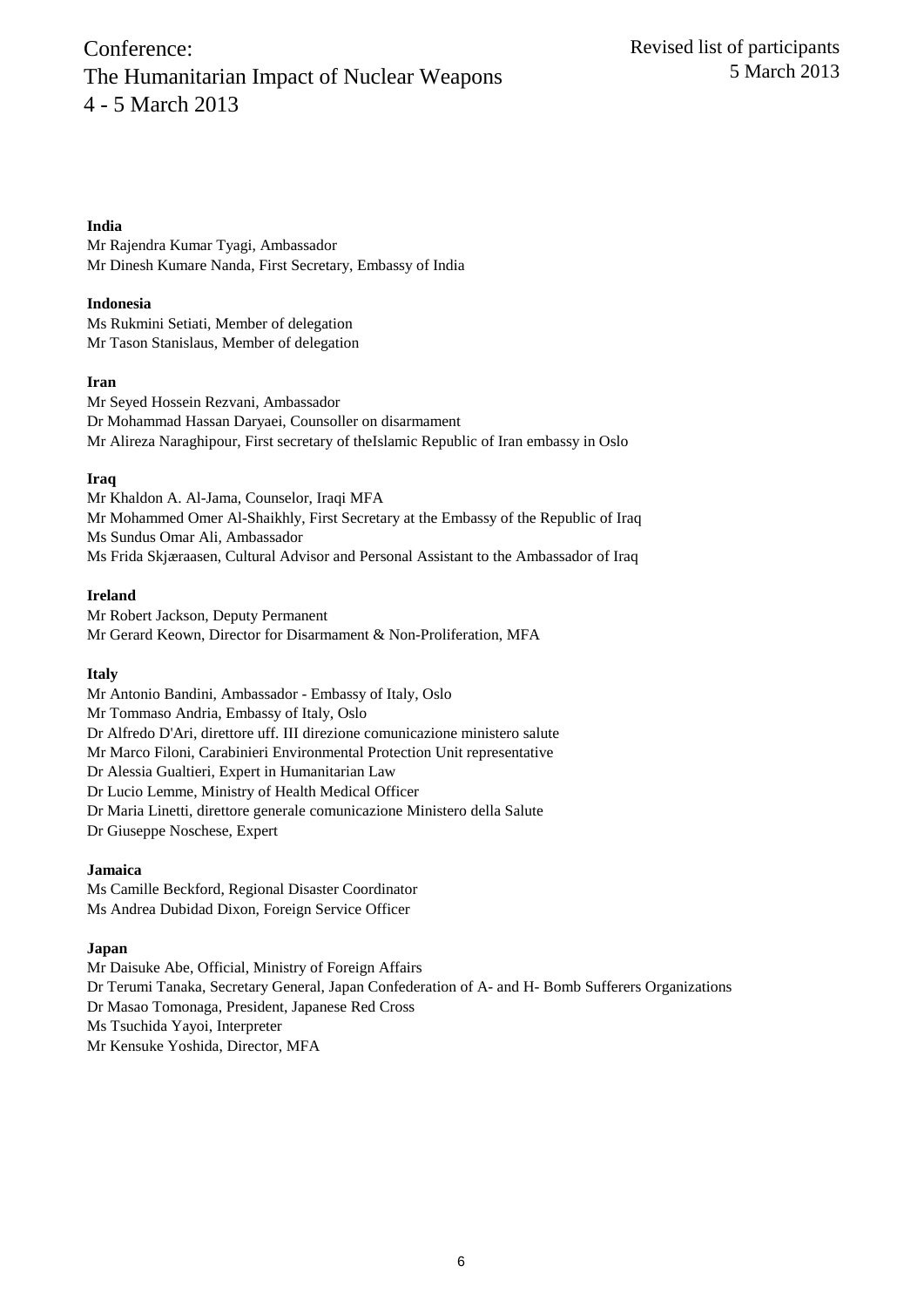## **Jordan**

Mr Hamza Al-Omari, Department of International Relations and Organizations, MFA Mr Asem Ababneh, First Secretary

### **Kazakhstan**

Mr Artur Abubakirov, Expert of the Nazarbayev Center Mr Kuanysh Agaidarov, Second secretary of the Embassy of Kazakhstan in Norway Mr Nurzhan Bazylbekov, First secretary of the Embassy of Kazakhstan Mr Zhanibek Bektemisov, Expert in the Nazarbayev Center Mr Dionis Chinivizov, New Business Director Mr Savas Hadjikyriacou, President of CEO Ms Merey Kasteyeva, Third secretary of the Embassy of Kazakhstan in the Hague Ms Gulzakhira Konyssova, Staff of the Kazakhstan Embassy in Norway Mr Karipbek Kuyukov, The ATOM Project Honorary Ambassador Ms Zaure Kuyukova, relative of Karikbek Kuyukov (invalid person) Mr Sergey Kuzovnikov, Expert Mr Dmitry Lee, Public relation Manager Ms Assem Mukanova, Accounter of the Embassy of Kazakhstan in Norway Ms Mainura Murzamadiyeva, Ambassador of Kazakhstan in Norway Ms Julia Rutz, Press relation Executive Mr Anuar Sarmantayev, First secretary, MFA Mr Kanat Saudabayev, Director of the Nazarbayev Center Mr Roman Vassilenko, Deputy of the Nazarbayev Center

Mr Marat Yessenbayev, Senior Adviser of the Embassy of Kzakhstan in the Hague

## **Kuwait**

Mr Talal Suleiman Al-Fassam, Counsellor at International organizations department, Foreign Ministry Mr Jasem Al-Mubaraki, Director of International Organizations Department, Foreign Ministry

#### **Kyrgyzstan**

Ms Cholpon Chekirova, Chief Specialist, Ministry of Emergency Situations

#### **Lao People`s Democratic Republic**

Mr Vongphavanh Chattavakoun, Technical officer, Ministry of Science and Technology Mr Vilatsone Visonnavong, Deputy Director, UN Political and Security Division, MFA

## **Latvia**

Mr Indulis Abelis, Ambassador to Norway Mr Martins Pundors, Head of Arms Control

## **Liberia**

Ms Bennietta Jarbo, Coordinator Mr Dave B. Kontoe, Senior Desk Officer/Arms Control Officer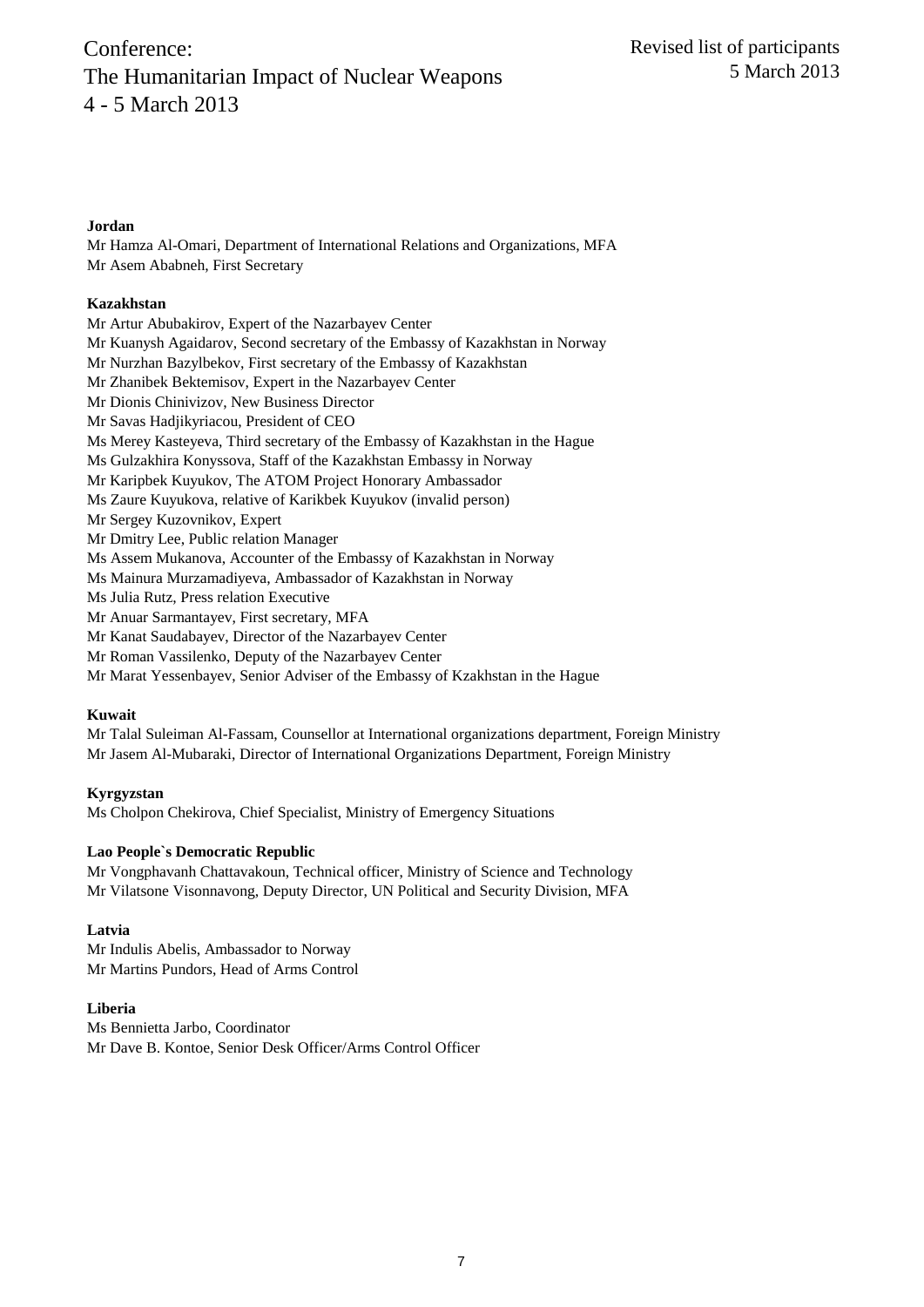### **Libya**

Mr Ismael B. Arebe, Representative, European Affairs Department Mr Ahmed M. El Habrush, Delegate, Nuclear Energy Organisation Mr Adel O. Issa, Head of Delegation, Department of International organisations Mr Ramadan M. Kuridan, Chief, Nuclear Energy Organisation

**Lithuania** Mr Andrius Namavičius, Ambassador

#### **Luxembourg**

Ms Veronique Clement, Economic attache at the Luxembourg Embassy Mr Jean-Claude Thiry, Public Health Authority, Radiation Protection Department

#### **Madagascar**

Ms Clarisse Louisa Yvette Rasamizafy, Head of political and security Division Ms Onipatsa Helinoro Tianamahefa, Director of the UN and the International Organizations, MFA

#### **Malaysia**

Mr Amri Bukhairi Bakhtiar, Counsellor, Permanent Mission of Malaysia to the UN, Geneva Mr Mazlan Muhammad, Ambassador and Permanent Representative of Malaysia to the United Nations, Geneva

#### **Mali**

Mr Amadou Billy Soussoko, Conseiller Mr Oumar dit Oldjouma Togola, Chef de Section

#### **Mauritius**

Mr Prasram Koolash, Police Officer Ms Tanya Prayag-Gujadhur, Second Secretary, Ministry of Foreign Affairs, Regional Integration and International Trade

#### **Mexico**

Mr Jaime Aguirre Gómez, National Comission for Nuclear Safety and Safeguards Mr Miguel Córdova Zacarias, Ministry of National Defence Mr Juan José Gómez Camacho, Head of Delegation, Ambassador of Mexico to the UN Ms Anne Lice Hernández Alba, Civil Protection Ms María Antonieta Socorro Jáquez Huacuja, Deputy Director General

#### **Mongolia**

Mr Narkhuu Tulga, Director, Department of International Organizations, Ministry of Foreign Affairs Mr Purevjav Gansukh, Counsellor, Department of International Organizations, Ministry of Foreign Affairs Mr Narkhuu Tulga, Director MFA

#### **Montenegro**

Ms Stanica Anđić, II secretary in the MFA Ms Aleksandra Misurovic, Director of Directorate for Comon Foreign and Security Policy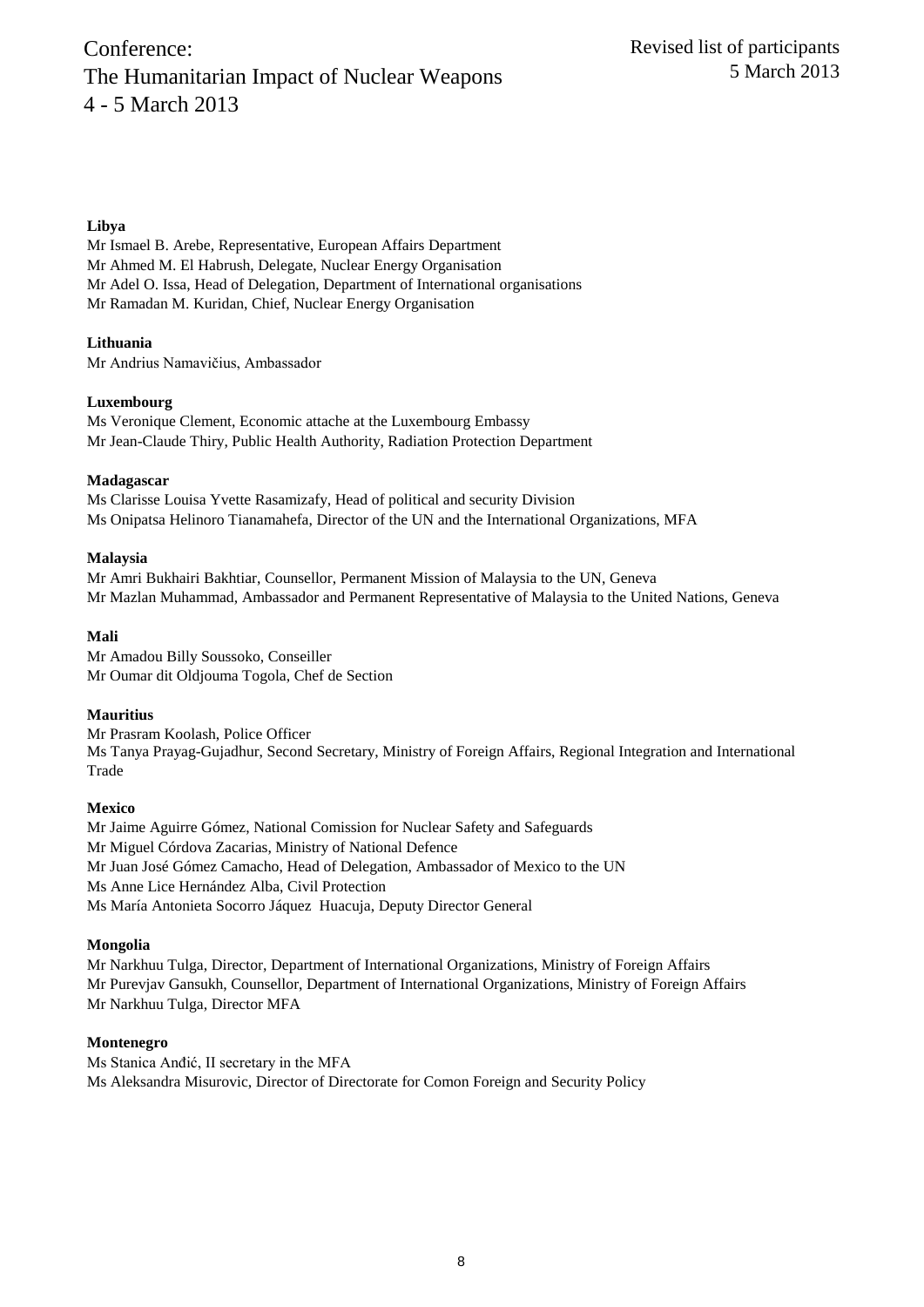#### **Morocco**

Ms Saadia El Alaoui, Ambassador Mr Oussama El Moujahid, Chief of Service of International Organizations and Initiatives Ms Nezha Riki, Chief of Service Disarmament and Non Proliferation MFAC

## **Mozambique**

Mr Pedro Comissário, Ambassador, Permanent Representative Mr Elias Jaime Zimba, Minister Plenipotentiary Mr Inacio Domingos, Desk Officer Mr Inacio Virgilio Domingos, Third Secretary

#### **Myanmar**

Dr Khin Maung Latt, Deputy Director General Mr Kyaw Thu Nyein, Deputy Director, MFA

**Nepal** Mr Shumbhu Ghimire, Under Secretary, MHA Mr Ramkaji Khadka, Under Secretary, MFA

#### **Netherlands**

Mr. Theo Peters, Head of Division, MFA Mr Willy Steenbakkers, Senior Crisiscoordinator, Ministry of Security & Justice Mr Eric Stenzler, Senior Coordinator, CivMil CBRN Mr. Richard van Rijssen, Ambassador

#### **New Zealand**

Ms Dell Higgie, Head of Delegation, Ambassador Mr Joseph Ballard, First Secretary, New Zealand Permanent Mission to the UN Office in Geneva

#### **Nicaragua**

Ms Jenny Arana Vizcaya, First Secretary of the Permanent Mission of Nicaragua to UN Geneva Mr Nestor Cruz Toruño, Deputy Permanent Representative of Permanent Mission to UN Geneva Dr Carlos Ibarra Padilla, Director of Democratic Security Mr Francisco Moncada Valenzuela, Jefe Seccion Ingerieria Ejercito

#### **Nigeria**

Mr Buba Isa, Chief Scientific Officer, Chemical Technology and Energy Research Department, Federal Ministry of Science and Technology, Abuja. Mr E.H. Iyinbor, Second Secretary, Ministry of Foreign Affairs Mr Muhammad Lamin Shehu, Second Secretary

#### **Norway**

Mr Espen Barth Eide, Minister Ms Gry Larsen, State Secretary Ms Mona Juul, Director General Ms Aud Lise Norheim, Director General Mr Steffen Kongstad, Ambassador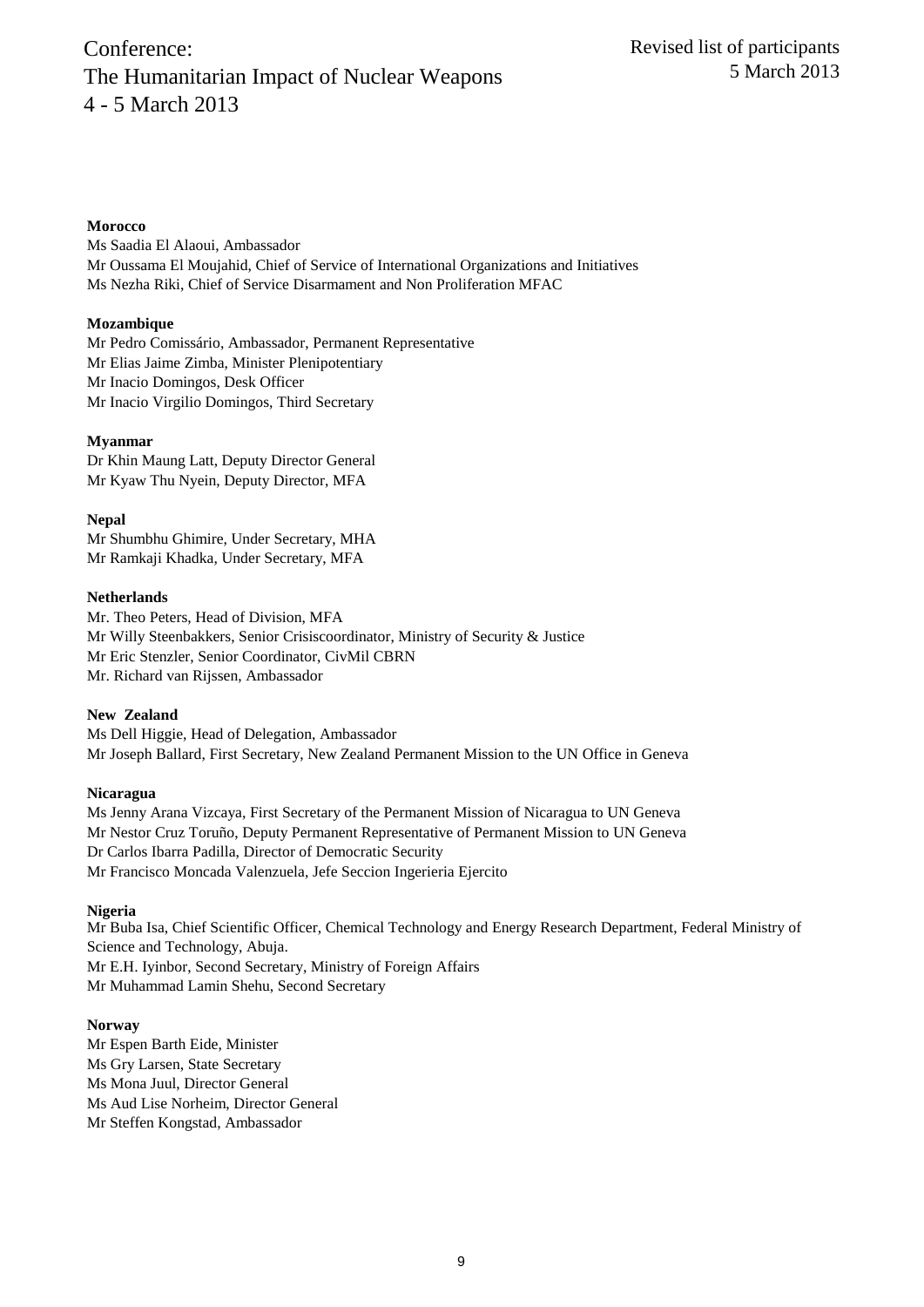Ms Inga Marie Weidemann Nyhamar, Deputy Director General Ms May-Elin Stener, Director of section for humantarian affairs Mr Martin Sørby, Deputy Director General, Section of International Humanitarian Law Ms Annette Abelsen, Head of project Ms Anne Gjørtz, Senior Advisor Ms Ingunn Vatne, Senior Adviser Ms Annette Bjørseth, Member of delegation Ms Kjersti Nordskog Nes, First Secretary Dr Lisbeth I. Boye Brynildsen, Senior advicer, The Ministry of health and Care services Mr Jon-Olav Aspås, Ministry of Health and Care Services Ms Ingjerd Elisabeth Kroken, Senior Advisor, Security Policy Department, NO MOD Ms Marie-Astrid Matlary, Legal Advisor, NO MOD Ms Cathrine Salthammer, Senior Adviser, NO MOD Ms Christine Fjeldstad, Senior Adviser, NO MOD

#### **Pakistan**

Mr Muhammad Derfish Ilyas, Advocate High Court / Human Rights and Peace Activist Mr Muhammad Saleem, CWA

#### **Paraguay**

Mr Cayo Rafel Arréllaga Ibarra, Military Chief Of Staff Of The Ministry Of Defense Mr Jaime Raúl Torales Gonzáles, Ministry of Foreign Affairs

**Peru**

Ms Sara Alvarado Salamanca, Diplomat Second Secretary

## **Philippines**

Mr Patrick Hilado, Delegate, Minister of the Philippines Embassy in Oslo Ms Christianne Kira Danganan-Azucena, Executive Director Dr Alumanda De La Rosa, Director, Philippine Nuclear Research Institute Ms Maria Louella Duarte, First Secretary of the Philippines Embassy in Oslo

## **Poland**

Mr Stefan Czmur, Ambassador of the Republic of Poland Mr Józef Domagalski, Deputy Head of Mission Mr Tomasz Tokarski, Attache in Security Policy Department, MFA

#### **Portugal**

Dr Henrique Reinaldo Castanheira, MOD adviser Dr Manuel Gomes Samuel, Chargé D'Affairs a.i. Mr Raul Paes, Adviser to the Head of Mission, Mr. Manuel Gomes Samuel Dr António Carlos de Sá Fonseca, President Commission for the Safety of Nuclear Installations

#### **Qatar**

Mr Abdel Aziz Hamdan Al-Ahmad, Lieutenant. National Committee for the Prohibition of Weapons Mr Mohammad Muhammad Al-Dosari, EOD Officer Mr Al-Suwaidi, Abdul Rahman Mr Salem Abdurrahman Al-Muftah, EOD Officer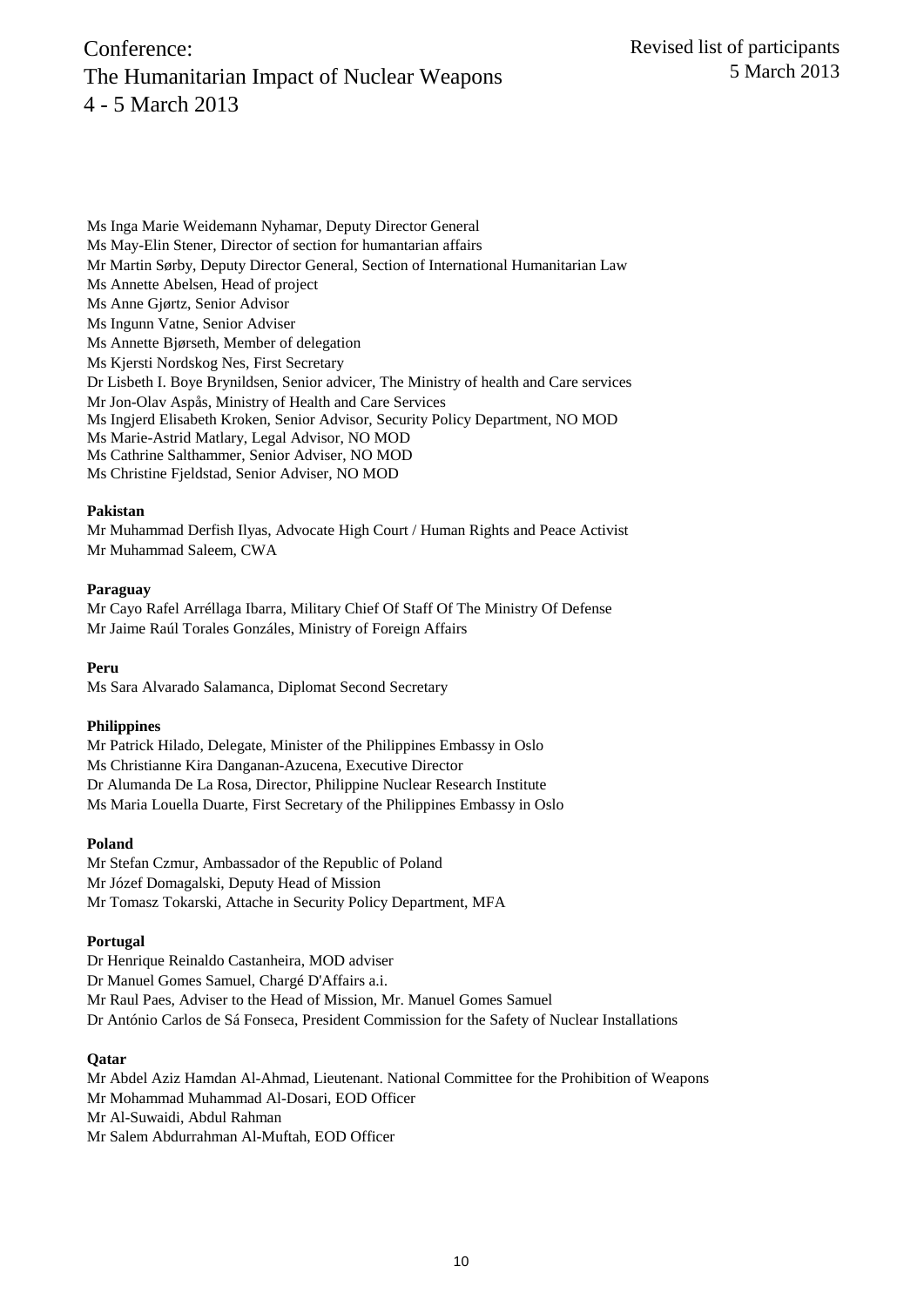Mr Hassan Saleh Al-Nosf, Air Commodore. Vice-President, National Committee for the Prohibition of Weapons.

#### **Republic of Korea**

Mr Byong-hyun Lee, Ambassador of Korean Embassy in Oslo Ms Jaehyun Ma, Counsellor of Korean Embassy in Oslo

#### **Republic of Moldova**

Ms Liudmila David, Senior specialist of the Civil Protection Directorate Mr Gheorghe Leuca, Deputy Director, MFA

#### **Romania**

Mr Daniel Ioniţă, Ambassador of Romania to the Kingdom of Norway Mr Vasile Ungureanu, Deputy Head of Mission, Embassy of Romania

#### **Sao Tome and Principe**

Mr Ladislau Quaresma Frederico D'Almeida, Ambassador, MFA Mr Alexandre Segundo, Lieutenant

#### **Saudi Arabia**

Mr Khalid Alnafisee, Ambassador Mr Mohammed Alshatri, First Secretary Mr Mohammed Alansari, Safety officer in Ministry of Defence Dr Khalid Alotaibi Mr Abdulhamaid Abdullah Hasan Mr Tariq Faisal Alsholowi Mr Omar Alsaifi Dr Emad Altaf, President of Scientific Security Committee to combat mass Destruction Weapons

## **Senegal**

Mr Fodé Seck, Ambassador

## **Serbia**

Ms Branka Latinovic, Ambassador

## **Sierra Leone**

Mr Abu Bakarr Sedeeq Bah, Military Officer Mr Mbade Sogo Bangura, Assistant Commissioner, Sierra Leone National

#### **Slovakia**

Mr Milan Ciganik, Director of the Disarmament and Counter-terrorism Department Mr Lubomir Dovicin, 1st secretary Embassy of the Slovak Republic

#### **Slovenia**

Ms Stanka Tadin, Deputy Head, Embassy of Slovenia

## **South Africa**

Ms Nozipho Mxakato-Diseko, Director General, Head of Delegation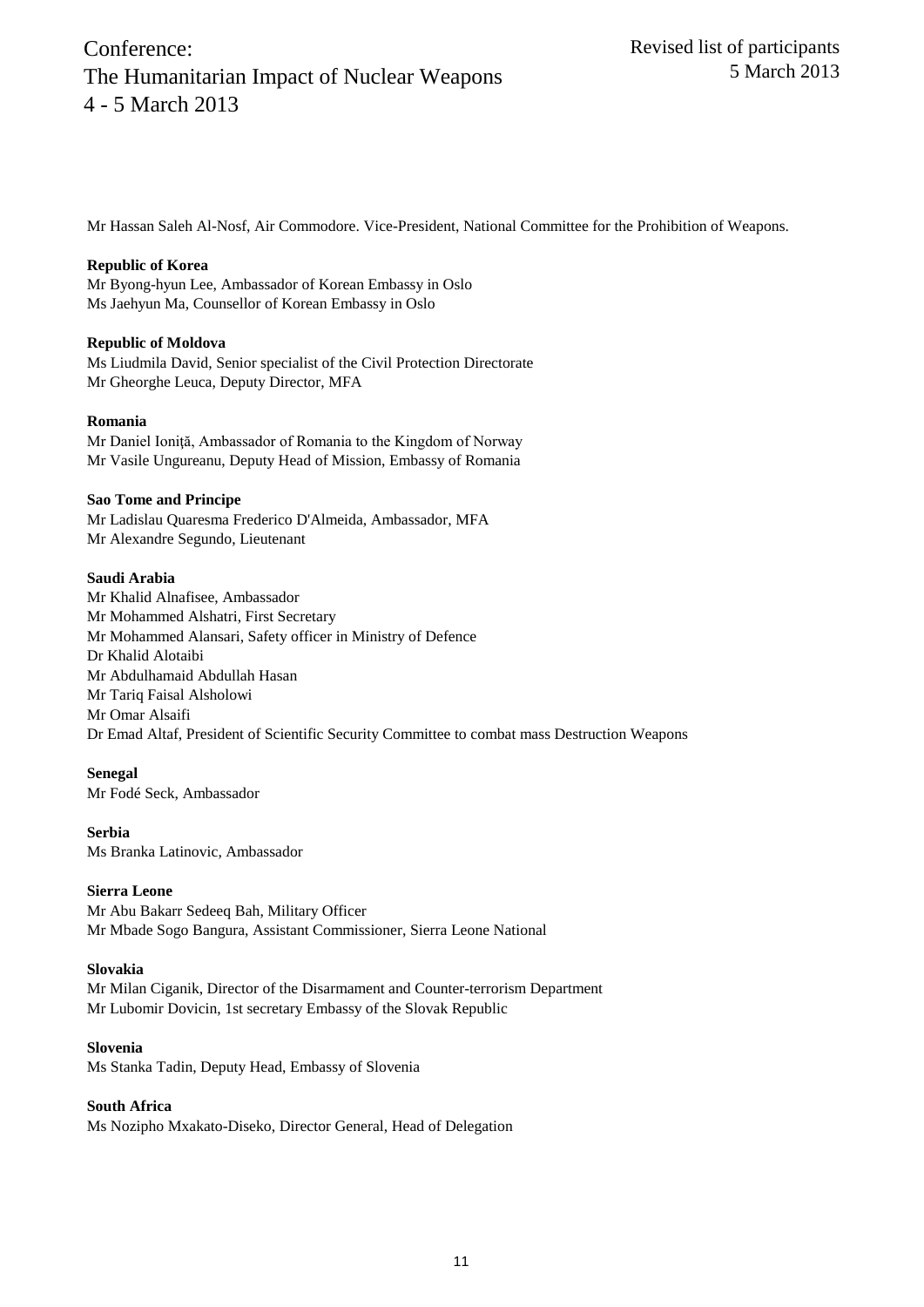Mr Michiel J. Combrink, Counsellor

Mr Johann Paschalis, Deputy Director: Nuclear Disarmament and Non-Proliferation, DIRCO, South Africa Mr Ziphozonke Zondi, Second Secretary at the South African Embassy Oslo

## **South Sudan**

Mr Abel Moses Majok, Deputy Ambassador to Norway Ms Gloria Gune Lomodong, First Secretary, Permanent Mission of the Republic of South Sudan to the United Nations Office in Geneva and other International Organisations

## **Spain**

Mr Antonio López Martinez, Ambassador, Head of Delegation Ms Maria Venegas Grau, Minister Counsellor, Deputy Head of Mission

## **Sri Lanka**

Mr Musthafa M. Jaffeer, Ambassador Mr C.V. Rajapakse, Deputy Head of Mission, Oslo

## **Sudan**

Mr Adel Bashir Hassan Bashir, Director, MFA Mr Abdelrahman Dhirar, Ambassador and Permanent Representative of Sudan to the UN in Geneva Ms Nadia Mohamed Eisa Gofoun, Ambassador of Sudan to Norway Mr Osman Mohammed, Counselor at the Permanent Mission of Sudan in Geneva Mr Onour Ahmed Onour Mahmoud, Minister Deputy at the Embassy of Sudan in Oslo

## **Swaziland**

Mr Alton Sandale Lukhele, First Secretary Mr Madoda Fitzgerald Mkhatshwa, Staff Officer, Army Commander's Office

## **Sweden**

Mr Jonas Norling, Head of Delegation Mr Thomas Eneström, Desk officer, MoD Dr Mårten Stenmark, Delegate/Adviser

## **Switzerland**

Mr Benno Laggner, Head of Delegation Dr Sergei Bankoul, Head of medical CBRN Defense of the Swiss Armed Forces Ms Jelena Milenkovic, Advisor Mr Urs Schmid, Ambassador Mr Jean-Philippe Tissières, Ambassador of Switzerland in Norway Mr Reto Wollenmann, Political Affairs Officer

## **Tajikistan**

Mr Bakhtiyor Barotov, Head of Licensing Section of Nuclear and Radiation Safety Agency

## **Thailand**

Ms Siriporn Chaimongkol, Director of Peace, MFA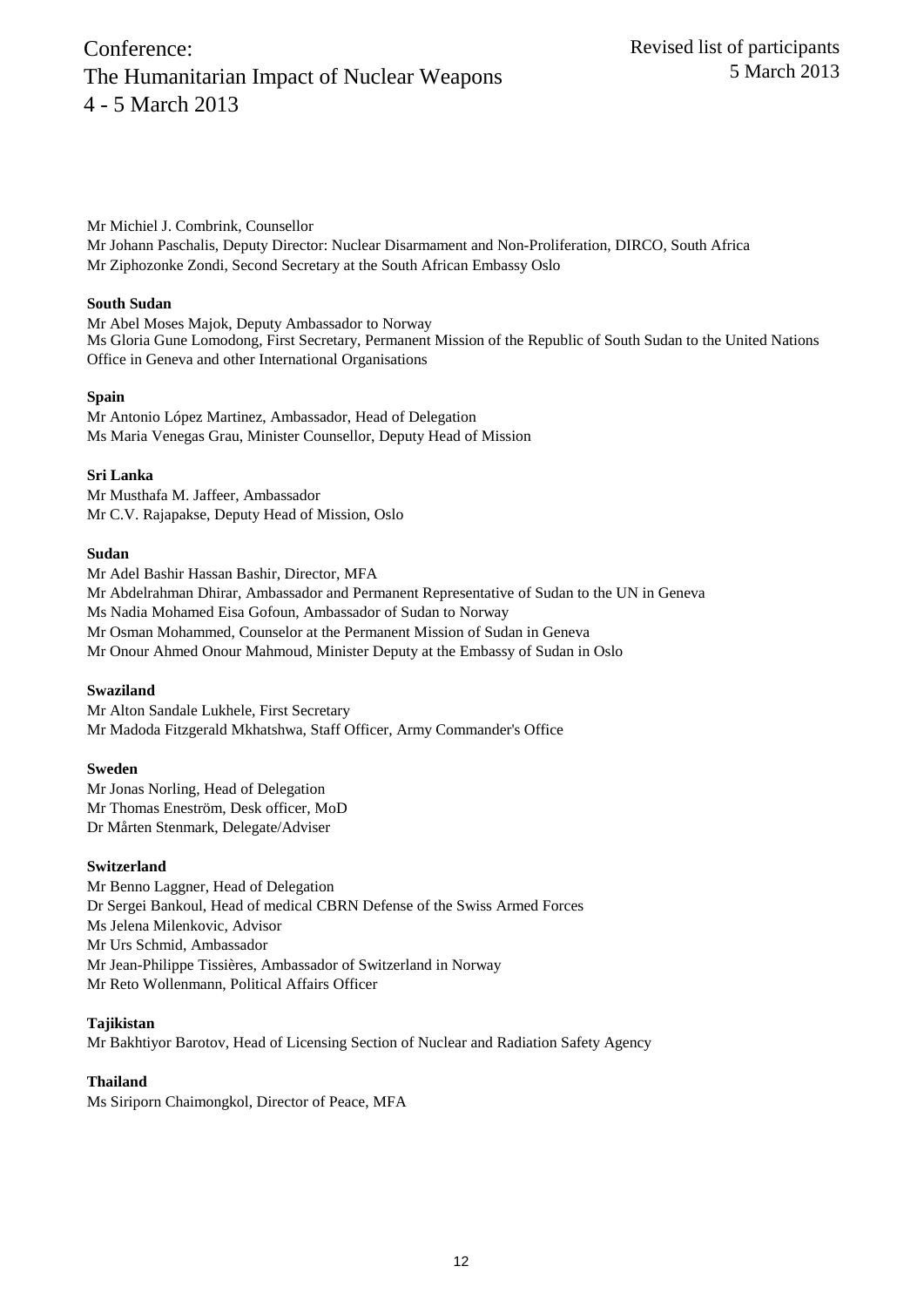## **The former Yugoslav Republic of Macedonia**

Mr Enver Abdulahi, Macedonian Ambassador to Norway Mr Goran Cekov, Counselor at the Macedonian Embassy in Oslo Mr Igor Djundev, Director for Multilateral Affaires, MFA Ms Grozdanka Naumovska, Head of Unit, Protection and Rescue Directorate

## **Togo**

Mr Palawia Monson, chargé d'études/ Ministère des affaires étrangères et de la coopération

## **Trinidad and Tobago**

Ms Melissa Boissiere, Second Secretary Mr Claude Bridgewater, Lieutenant Colonel - Trinidad and Tobago Defence Force (Commanding Officer, Engineer Battalion)

## **Tunisia**

Ms Sihem Seltene, Chargée d'Affaires

## **Turkey**

Ms Veda Duman Kantarcioglu, Prime Ministry Disaster & Emergency Management Presidency Mr Yasin Genc, Prime Ministry Disaster & Emergency Management Presidency- Assistant Specialist Mr Bülent Meric, Ambassador, MFA Ms Sinem Yigiter, Prime Ministry Disaster & Emergency Management Presidency- Assistant Specialist Mr Volkan Öskiper, Head of Department, MFA

## **Tuvalu**

Mr Tataua Pese, Executive Secretary, Tuvalu Red Cross Mr Pasuna Tuaga, Assistant secretary for Foreign Affairs and Environment

## **Uganda**

Mr Twaha Magara Frankman Matata, Humanitarian Officer Ms Daphine Teddy Nyanduri,

## **Ukraine**

Mr Oleksander Aleksandrovych, Director, Directorate for International Security and Disarmament Mr Oleksander Osadchiy, Head of Division, MFA

## **United Arab Emirates**

Mr Saleh Al Mansoori, NCEMA Mr Faris Al Mazrouei, Assistant Minister for Security and Military Affairs, Ministry of Foreign Affairs Mr Abdullah Al Mihairi, Planning Officer

## **United Republic of Tanzania**

Dr Edward Victor Masalla, Director, TPDF Mr Lucas Mayenga, Second Secretary, MFA Mr Peter O. B. Mcomalla, Chief Coordinator Ms Nyancheghe A.K. Nanai, Director, Prime Minister's Office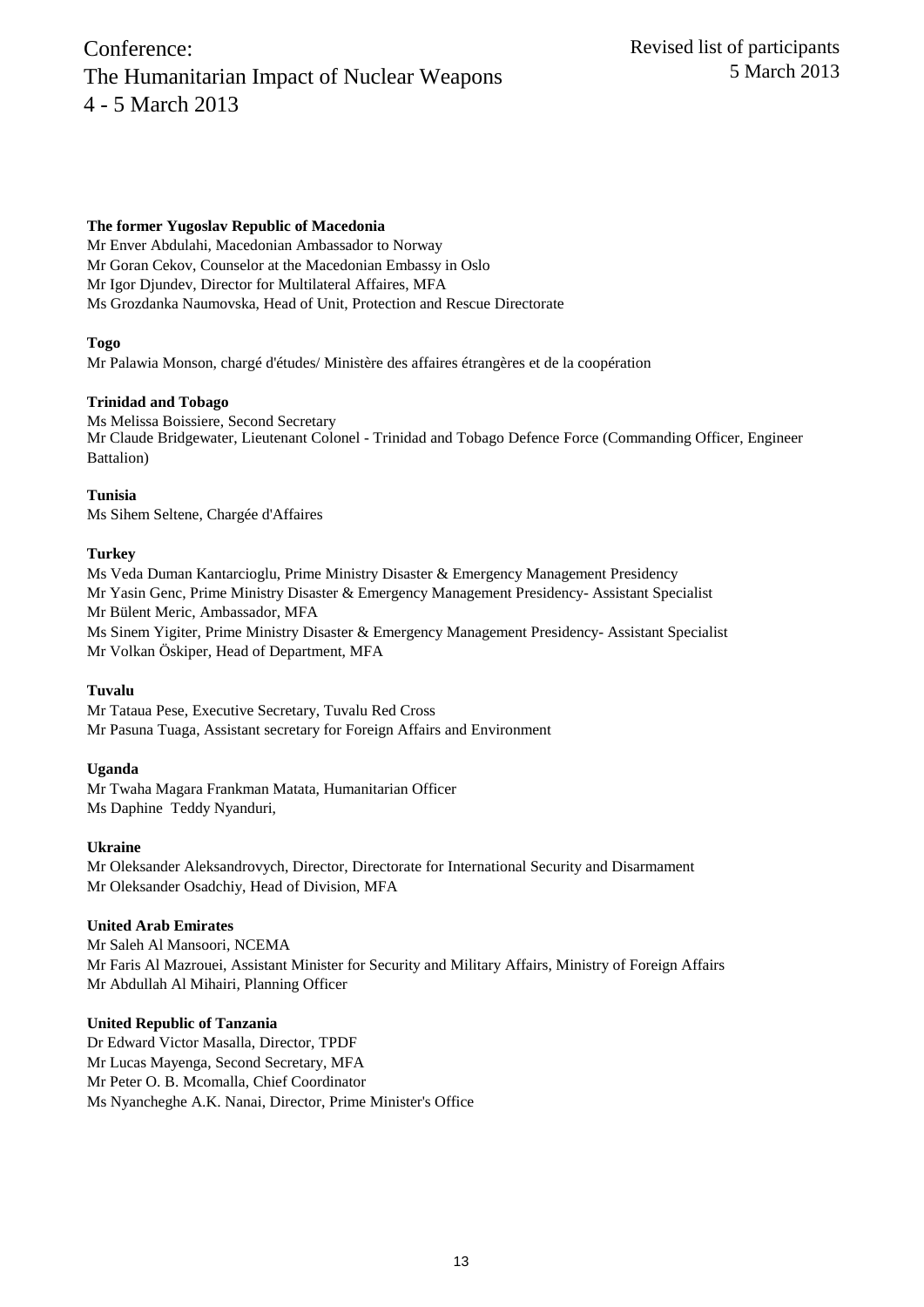## **Vanuatu**

Mr Emmanuel Blessing, Desk Officer, Department of Foriegn Affairs Mr Fred Roy Seule, Captain, Vanuatu Police Force

## **Venezuela**

Mr Danny Figueredo, Technician, Directorate for Protection Mr Jose Sojo Reyes, Ambassador Mr Rodrigo Yanez, Office for International Affairs

## **Viet Nam**

Mr Nam Hai Luu, Head of Division for International Coooperation Mr Vu Tran Phong, Senior Official, MFA

## **Yemen**

Mr Naji Saleh Hasan Al-Sadi, Manager, Yemen Ministry of Interior Mr Ali Hussein Taher Saleh Saleh, Deputy General, Ministry of Interior

## **Zambia**

Ms Encyla Tina Chishiba Sinjela, Head of Delegation, Permanent Misstion of the Republic of Zambia, Geneva Mr Samson Lungo, First Secretary, Permament Mission of the Republic of Zambia, Geneva Mr Charles Mutesi, Captain, Ministry of Defence Ms Dyriss Kabwita Simasiku, Assistant Director, Zambia Mine Action Centre

## **Zimbabwe**

Mr Romeo Daniel Mutsvunguma, Director, Policy and International Affairs Mr Madzudzo Spencer Pawadyira, Director Mr Eddison Sithole, Delegation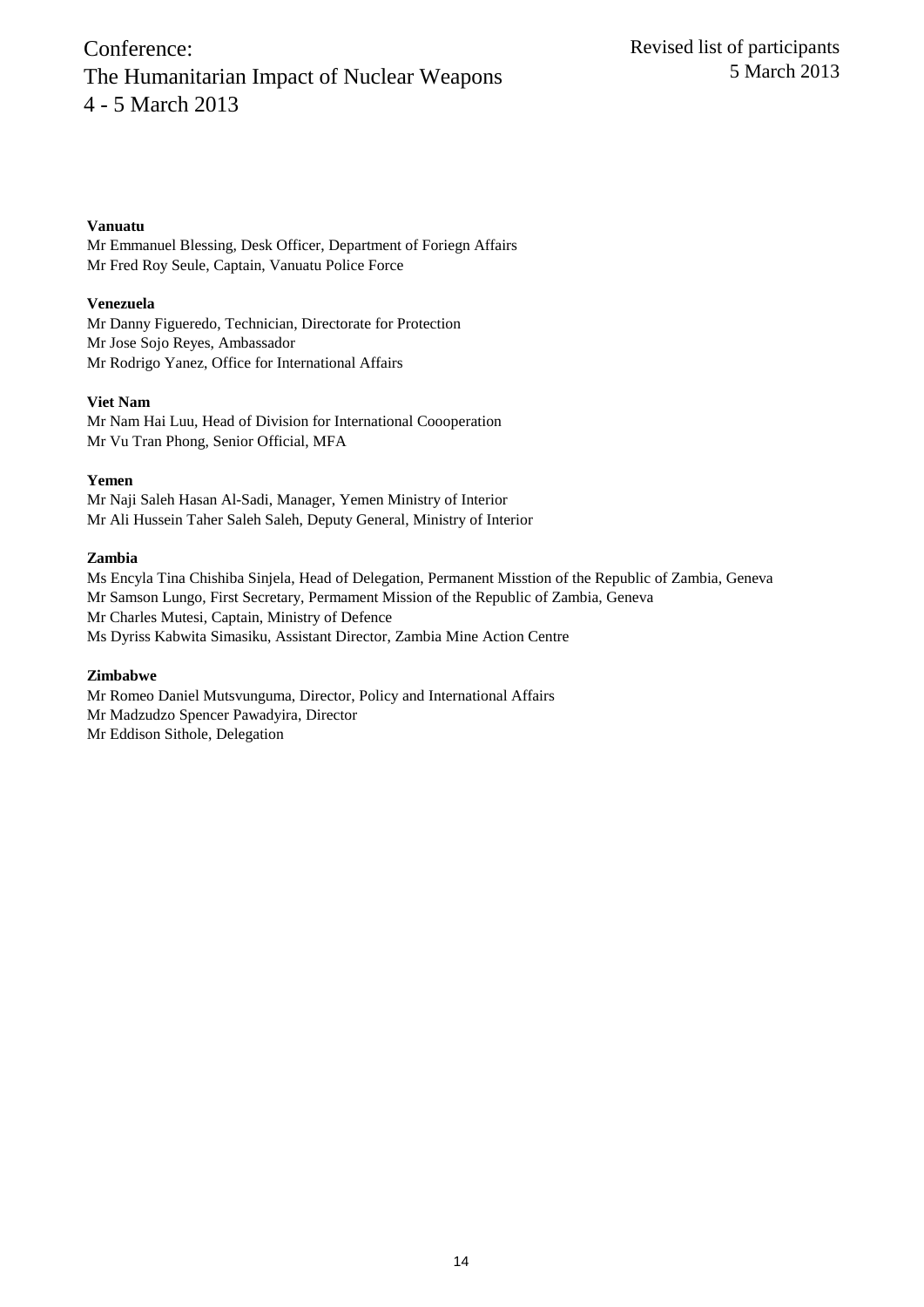## **ORGANISATIONS**

## **FAO**

Dr Gerd Dercon, Laboratory Head of the Soil and Water Management

## **IAEA**

Mr Florian Baciu, Response System Coordinator

## **UNDP**

Mr Neil Buhne, Director, BCPR, Geneva Liaison Office Ms Marie-Ange Abbou, Programme Associate Ms Estelle Aebersold, Programme Analyst Ms Simona Chladkova, Programme Assistant Mr Paul Eavis, Conflict Partneship Advisor

## **UNEP**

Mr Asif Zaidi, Operations Manager

#### **UNHCR**

Mr António Guterres, Ms Pia Prytz Phiri, Regional Representative, Baltic & Nordic Countries

**UNICEF** Mr Frederick Spielberg, Emergency Specialist, Office of Emergency Programmes

#### **UN OCHA**

Mr Rashid Khalikov, Director, OCHA Geneva Mr Simon Bagshaw, Senior Policy Advisor Ms Wendy Cue, Chief, Environmental Emergencies Sectio Mr Rene Nijenhuis, Humanitarian Affairs Officer Ms Justyna Susla, Special Assistant to the Director, OCHA Geneva

#### **WFP**

Mr Peter Scott-Bowden, Senior Emergency Advisor Mr Jess Kenneth Torp, Sr Security Advisor

## **WHO**

Dr Rudi Coninx, Coordinator Mr Paul Cox, Emergency Manager

## **ICRC**

Mr Peter Maurer, President Mr Vincent Bernard, Editor in chief of the International Review of the Red Cross Mr Stephen Donnelly, Adviser NRBC Ms Kathleen Lawand, Head, Arms Unit, Legal Division Dr Gregor Malich, Head of NRBC, MORC Project Mr Louis Maresca, Legal Adviser, Arms Unit, Legal Division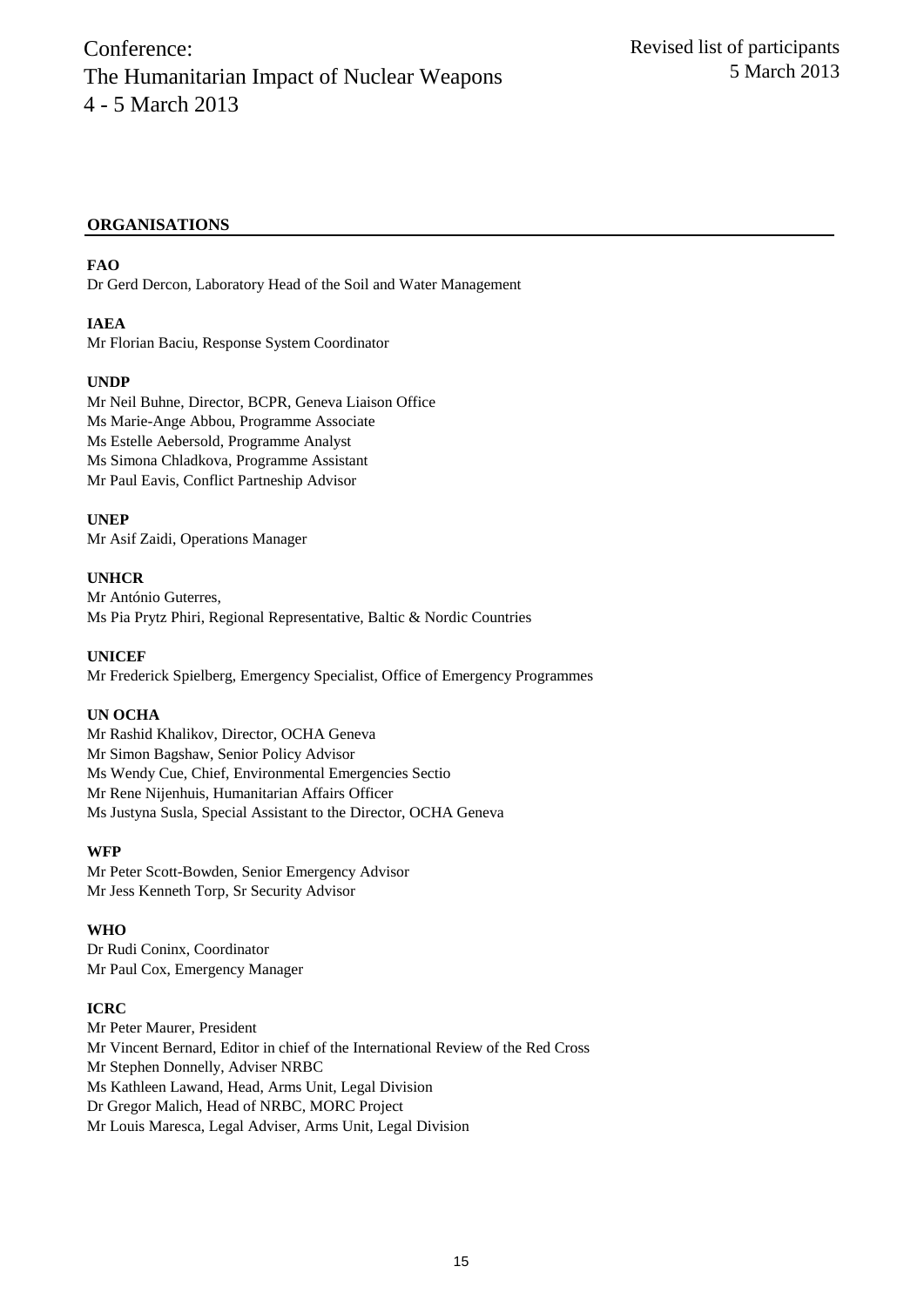#### **IFRC**

Ms Kaja Sannerud Andersen, Delegation member Ms Delia Chatoor, National Society-President Mr Dick Clomen, Legal Advisor, Swedish Red Cross Mr Bello Diram, Secretary General Dr Helen Durham, Head - International Law & Principles Dr Mamdouh Gabr, Secretary General, Egyptian Red Crescent Ms Vigdis Gammelsæther, Mines and weapons advisor Mr Hicham Haddad, Director, International Affairs Mr Preben Søegaard Hansen, Deputy Secretary General of the Danish Red Cross Ms Åsne Havnelid, Secretary General Norwegian Red Cross Mr Peter Herby, Arms advisor Mr Bo Hermansson, Vice President, Swedish Red Cross Mr Ayman Jarwan, Head of International Development (QRCS) Mr Martin Krottmayer, Sr.Officer, Nuclear & Radiological Accidents Prepardness Mr Michael Legge, President, Australian Red Cross Mr John MacLennan, Board Member, Australian Red Cross Mr Preben Weyergang Marcussen, Policy advisor Mr Øistein Mjærum, Director of Communication and Fundraising Ms Mina Moghadam, Vice President, Norwegian Red Cross Youth Mr Sven Mollekleiv, Head of Delegation Ms Charlott Nordström, President, Norwegian Red Cross Youth Mr Simon Mark O'Connor, Legal advisor Mr Hiroto Oyama, Deputy Director / Japanese Red Cross Society Mr Ali Salman, IRCS Gverning Board member Mr Youssef Sfeir, Legal Advisor Mr Satoshi Sugai, Deputy Director General / Japanese Red Cross Society Mr Robert Tickner, Chief Executive Officer Ms Johanna van Sambeek, Director Strategy, Policy & Governance Support Mr Arjen Vermeer, Legal Adviser

Ms Helene Vikan, Program coordinator MENA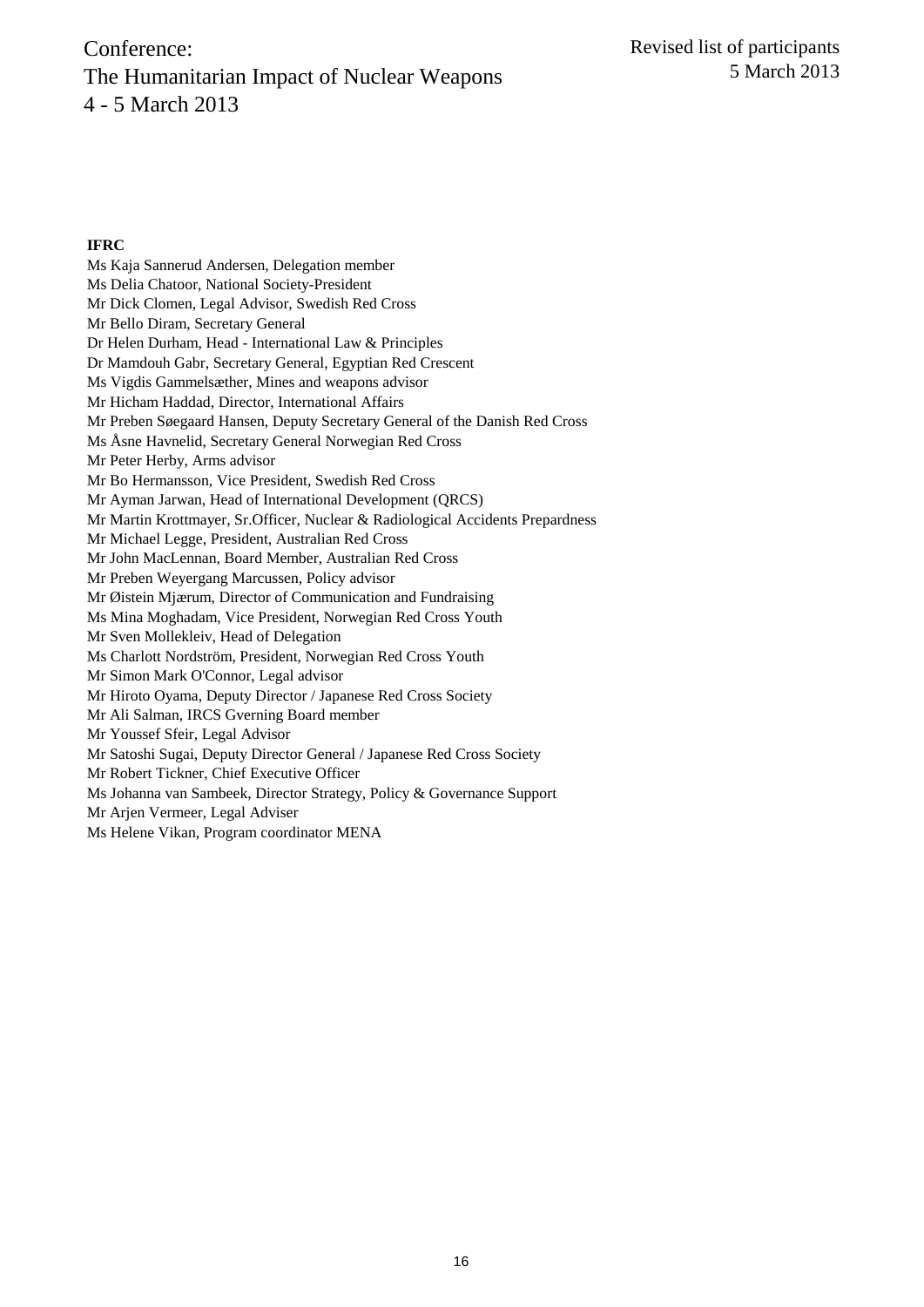## **CIVIL SOCIETY ORGANISATIONS**

## **ICAN**

Rebecca Johnson, Acronym Institute Katherine Harrison, Action on Armed Violence Yasmín Espinoza Goecke, Amnesty Laura Boillot, Article 36 Richard Moyes, Article 36 Thomas Nash, Article 36 Hlayani Kennedy Mabasa, Ceasefire Kolade Fadahunsi, Churches in Action for Peace & Development Samuel Legros, Coordination Nationale d'Action pour la Paix et la Democratie Christoffer Augustinius Vedsted, Danish Social Liberal Youth Mohamed Shakar, Egyptian Council for Foreign Affairs Emanuele Nannini, Emergency Katherine Prizeman, Global Action to Prevent War Cenk Levi, Greenpeace Nosizwe Lise Baqwa, ICAN Arielle Denis, ICAN Arife Köse, ICAN Magnus Lysberg, ICAN Magnus Løvold, ICAN Magnus Nystrand, ICAN Alexandra Reidon, ICAN Vidya Shankar Aiyar, ICAN Anne Marte Skaland, ICAN Knut Sverre, ICAN Daniela Varano, ICAN Hanna Wernø, ICAN Christian Wittman, ICAN Tim Wright, ICAN Xante Hall, ICAN Germany Jacob Romer, ICAN Germany Pernilla Lundmark, ICAN Sweden Rebecca Sharkey, ICAN UK Susi Snyder, IKV Pax Christi Kirsta van Velzen, IKV Pax Christi Noël Stott, Institute for Security Studies Ingeborg Breines, International Peace Bureau Ira Helfand, IPPNW John Loretz, IPPNW Tilman Ruff, IPPNW Australia Alexandra Arce, IPPNW Costa Rica Alexandra Schou, IPPNW Denmark Leo Hoffmann-Axthelm, IPPNW Germany Yutaka Manabe, IPPNW Japan Bjørn Hilt, IPPNW Norway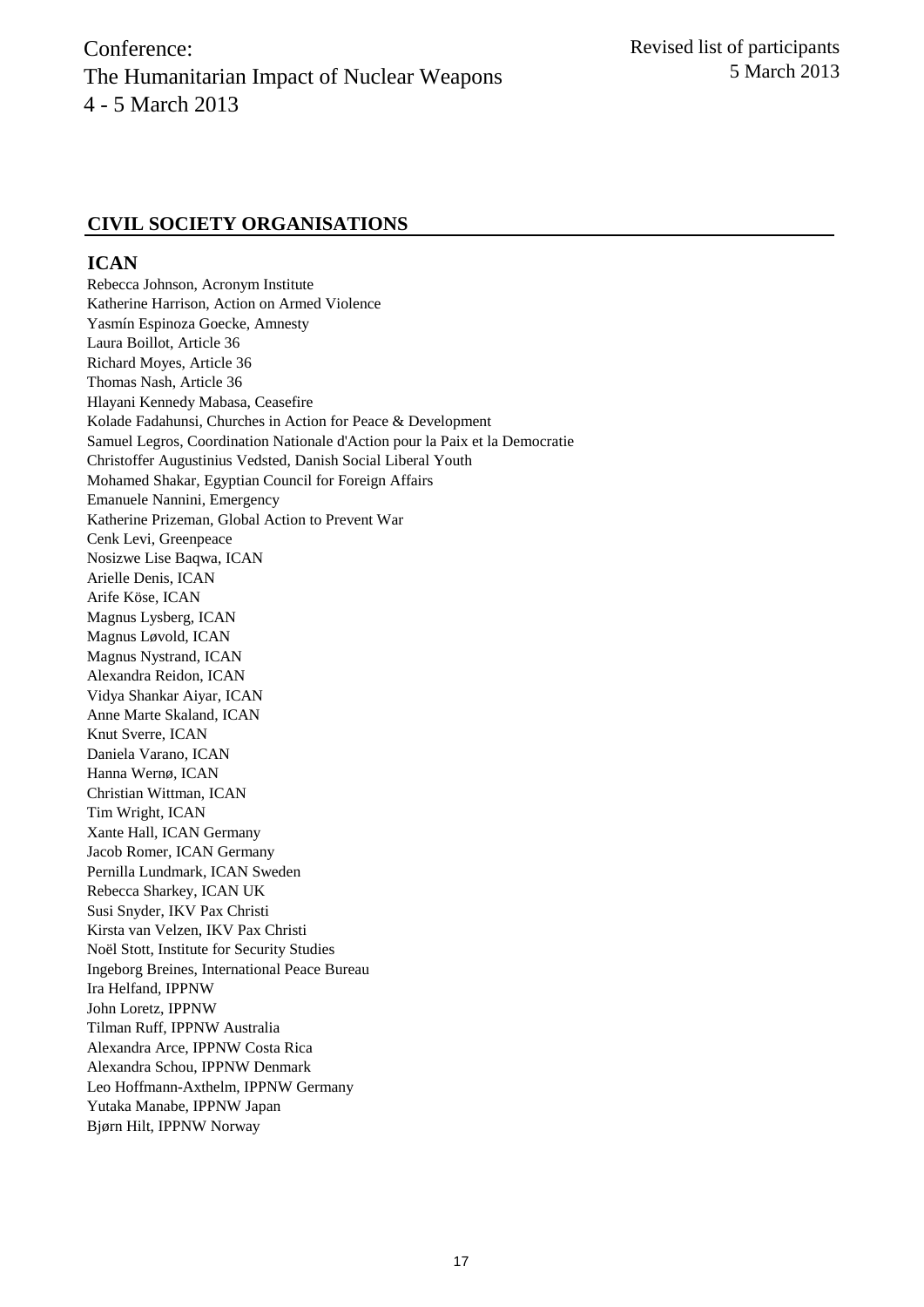Hans Asbjørn Holm, IPPNW Norway John Gunnar Mæland, IPPNW Norway Jon Reitan, IPPNW Norway Saima Akhtar, IPPNW Students Martin Mikkelsen, IPPNW Students Sofie Paus, IPPNW Students Josefin Lind, IPPNW Sweden Andi Niedecker, IPPNW Switzerland Robert Mtonga, IPPNW Zambia Luis Gutierrez-Esparza, Latin American Circle of International Studies John Burroughs, Lawyers Committee on Nuclear Policy Knut Espeland, Majors for peace Thore Vestby, Mayors for Peace Frank Bolton, Medact Tina Naomi Talleraas, MSc Politics and Communicaton, LSE Lars Gaupset, No to Nuclear Weapons Stine Rødmyr, No to Nuclear Weapons Hedda Bryn Langemyr, Norwegian Peace Council Martin Butcher, Oxfam International Bill Kidd, Parlamentariansfor Nuclear Non-proliferation & Disarmament Meri Joyce, Peace Boat Maria Kim, Peace Depot Akira Kawasaki, Peaceboat Maria Pia Devoto, Publicas Bent Natvig, Pugwash Alan Robock, Rutgers University Hector Guerra, SEHLAC Maria Villa Real, SEHLAC Hirotsugu Terasaki, Sokka Gakka International Olle Thorell, Swedish Social Democrats Nils Bøhmer, The Bellona Foundation Charles Digges, The Bellona Foundation Muhadi Sugiono, Universitas Gadjah Mada Ray Acheson, WILPF Beatrice Fihn, WILPF Eva Fidjestøl, WILPF

#### **NORWEGIAN CHURCH AID**

Arild Isaksen, Head of division, emergency preparedness Hilde Wallacher, Advisor, peace and security Kaja Irene Mathisen, Student, member of Changemaker Anja Moulton, Leader, peace policy group, Changemaker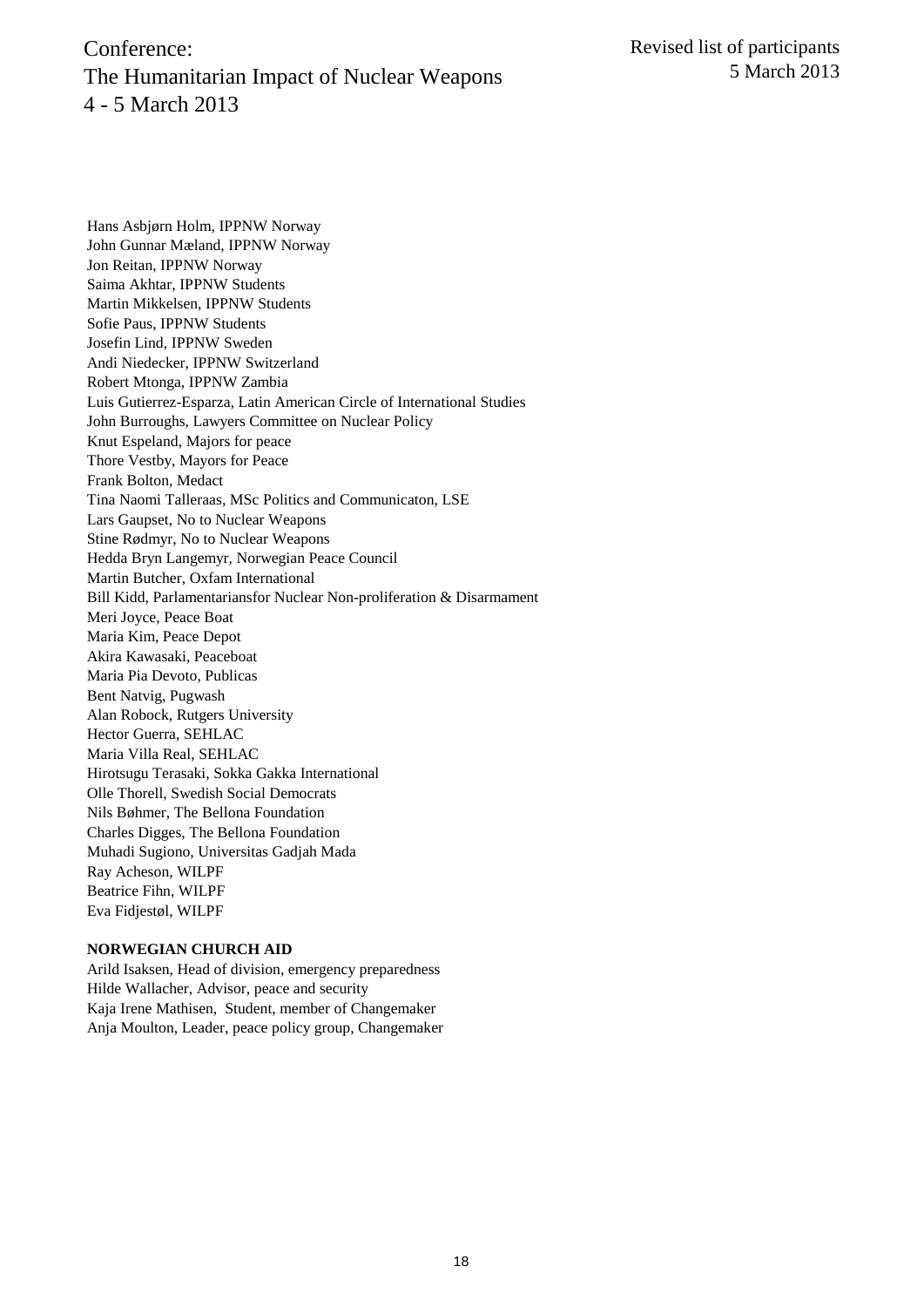#### **NORWEGIAN PEOPLE'S AID**

Liv Tørres, Secretary General Per Nergaard, Director of Civil Protection and Emergency Planning Ingeborg Moa, Political advisor Steinar Essén, Director Mines and Arms Department Grethe Østern, Head of Mines and Arms Policy Kristin Obrestad, Advisor Kay Gamst, Advisor Milena Tevanovic, Director Hilde Jørgensen, Project Manager Therese Nordhus Lien, Advisor Christian Valsvik, Intern Torunn Aaslund, Advisor Ingrid Rostad, Head of NPA Solidarity Youth Sahar Azari, Board Member of NPA Solidarity Youth Thea Westby, Deputy Board Member of NPA Solidarity Youth Atle Høie, Deputy Chairman of the NPA Board

#### **NORWEGIAN REFUGEE COUNCIL**

Elisabeth Rasmusson, Secretary General, Nowegian Refugee Council Pål Nesse, Senior Adviser, Norwegian Refugee Council

#### **RELIGIONS FOR PEACE**

Stein Villumstad, Religions for Peace Rev. Dr Thomas Wipf, Religions for Peace Rt. Revd Yutaka Minabe, Religions for Peace Japan Helga Hagelund Byfuglien, Religions for Peace Bernt Eidsvåg, Religions for Peace Bharti Tailor, President of Hindu Council of Europe Shaykh Ibrahim Mogra, Vice Chair Muslim Council of Britain Ravinder Nijjar Kaur, Coordinator of European Women of Faith Network